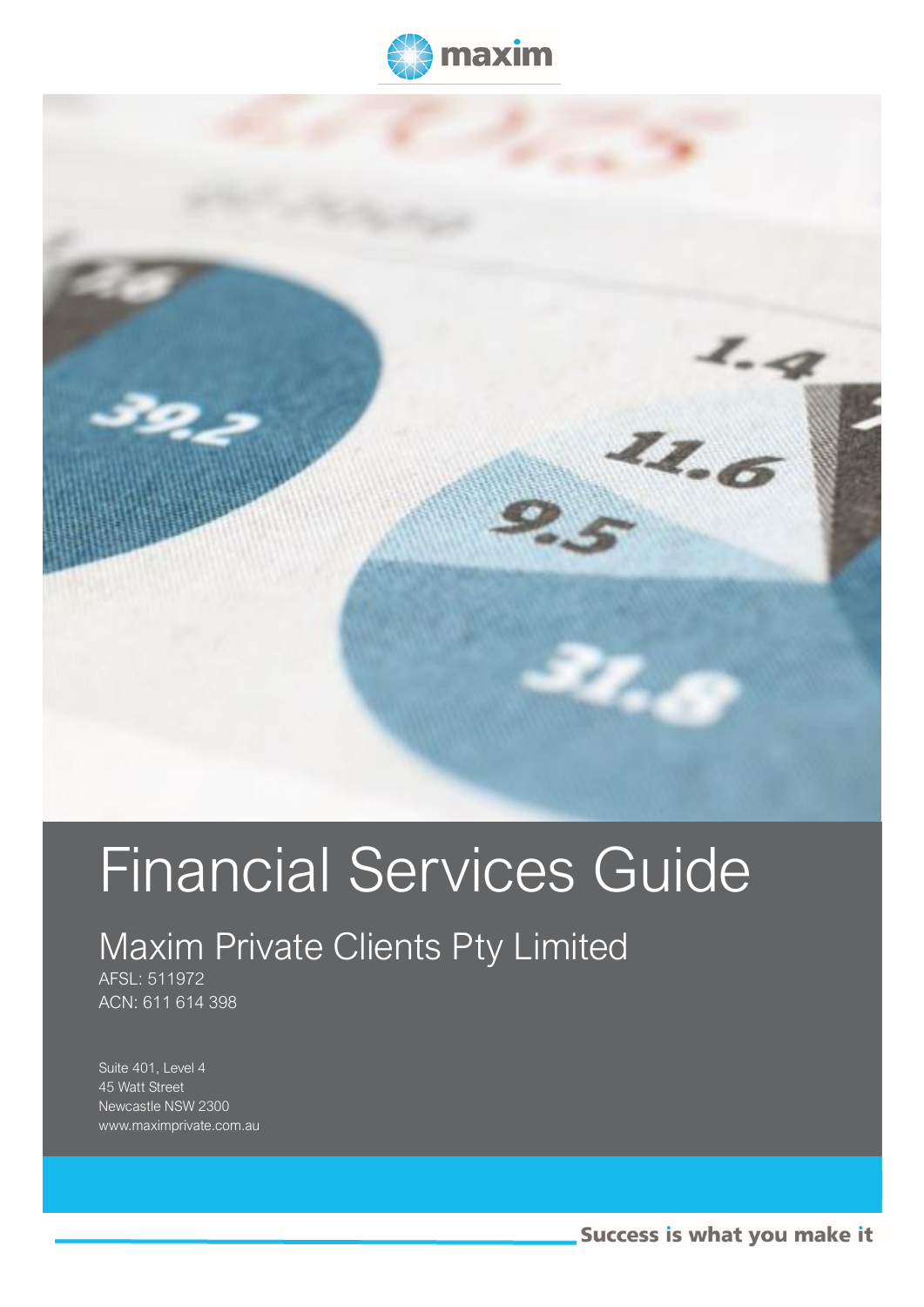İ

**A** maxim

**Maxim Private Clients Financial Services Guide Version 3.0 May 2019** 

| <b>Financial Services Guide</b> | Version 3.0                                                                                                                                                                                                                                                                                                                                                                 |  |  |  |
|---------------------------------|-----------------------------------------------------------------------------------------------------------------------------------------------------------------------------------------------------------------------------------------------------------------------------------------------------------------------------------------------------------------------------|--|--|--|
| <b>Issue Date</b>               | 16 May 2019                                                                                                                                                                                                                                                                                                                                                                 |  |  |  |
| <b>About this FSG</b>           | This Financial Services Guide ("FSG") is designed to assist you in deciding whether to use<br>any of the financial services offered by Maxim Private Clients Pty Limited ("Maxim Private<br>Clients") (ACN 661 614 398) ("we, our, us or Maxim Private Clients").                                                                                                           |  |  |  |
|                                 | This FSG is designed to provide you with general information about Maxim Private Clients'<br>services and includes the following:                                                                                                                                                                                                                                           |  |  |  |
|                                 | Who we are and how you can contact us;<br>×.<br>The financial services we are authorised to provide to you;<br>٠<br>The cost of our services and how we are remunerated;<br>a.<br>The disclosure documents and statements you will receive;<br>×.<br>How we deal with your personal information; and<br>a.<br>Our internal and external dispute resolution processes.<br>a. |  |  |  |
|                                 | This FSG was prepared on 16 May 2019 and replaces all previous versions.                                                                                                                                                                                                                                                                                                    |  |  |  |
|                                 | Please contact us directly if you would like further information on this FSG or on any of our<br>services.                                                                                                                                                                                                                                                                  |  |  |  |
| <b>About Us</b>                 | Maxim Private Clients holds Australian Financial Services Licence ("AFSL") Number<br>511972 issued by the Australian Securities and Investments Commission ("ASIC") and has<br>authorised the creation of this Financial Services Guide.                                                                                                                                    |  |  |  |
|                                 | When you utilise our advice services you will receive this FSG and an accompanying<br>Advisor Profile. Your advisor's profile should be read in conjunction with this FSG as it will<br>provide specific information about your adviser prior to proceeding with any financial<br>advice                                                                                    |  |  |  |
|                                 | <b>Contact Details</b>                                                                                                                                                                                                                                                                                                                                                      |  |  |  |
|                                 | Mail:<br>Suite 401, Level 4,<br>45 Watt Street, Newcastle NSW 2300<br>Phone:<br>$(02)$ 4925 1000<br>Email:<br>enquiries@maximadvisors.com.au<br>Website:<br>www.maximprivate.com.au                                                                                                                                                                                         |  |  |  |
| <b>About Our Advisors</b>       | Advisors are authorised by Maxim Private Clients to provide advice in relation to certain<br>financial products and services. Your adviser and Maxim Private Clients are authorised to<br>provide the following services to retail and wholesale clients:                                                                                                                   |  |  |  |
|                                 | Financial product advice and dealing services in relation to:                                                                                                                                                                                                                                                                                                               |  |  |  |
|                                 | Deposit and payment products limited to:                                                                                                                                                                                                                                                                                                                                    |  |  |  |
|                                 | Basic deposit products; and<br>×.                                                                                                                                                                                                                                                                                                                                           |  |  |  |
|                                 | Deposit products other than basic deposit products;<br>×                                                                                                                                                                                                                                                                                                                    |  |  |  |
|                                 | Debentures, stocks or bonds issued or proposed to be issued by a government;<br>×                                                                                                                                                                                                                                                                                           |  |  |  |
|                                 | Life products including:<br>×<br>investment life insurance products as well as any products issued by a<br>$\circ$<br>Registered Life Insurance Company that are backed by one or more<br>of its statutory funds; and                                                                                                                                                       |  |  |  |
|                                 | life risk insurance products as well as any products issued by a<br>$\circ$<br>Registered Life Insurance Company that are backed by one or more<br>of its statutory funds;                                                                                                                                                                                                  |  |  |  |
|                                 | Interests in managed investment schemes including investor directed portfolio<br>services;                                                                                                                                                                                                                                                                                  |  |  |  |
|                                 | Interests in managed investment schemes limited to MDA services;<br>×.                                                                                                                                                                                                                                                                                                      |  |  |  |
|                                 | Retirement savings accounts products (within the meaning of the Retirement<br>Savings Account Act 1997);                                                                                                                                                                                                                                                                    |  |  |  |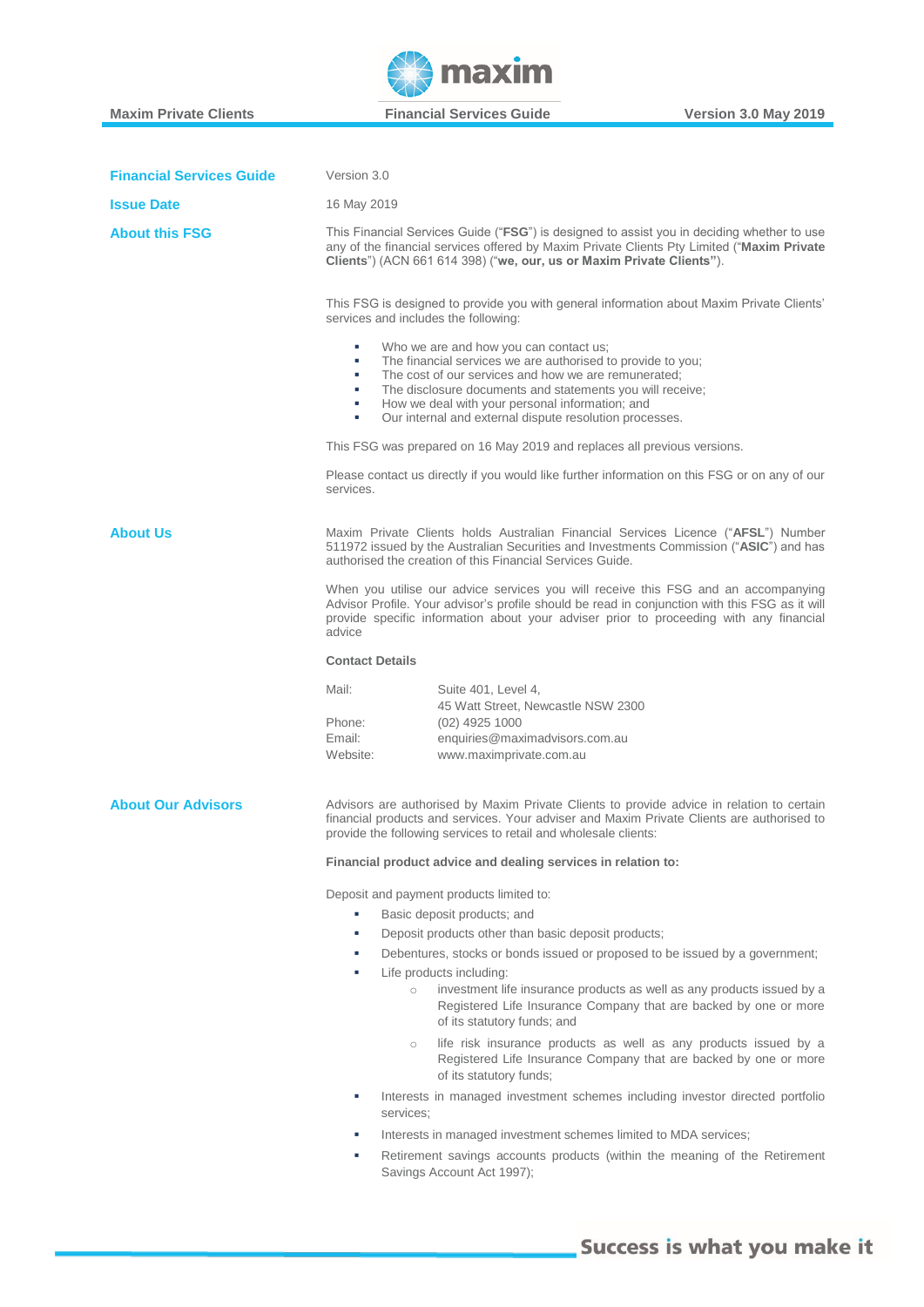- Securities:
- Standard margin lending facility; and
- Superannuation.

The Corporations Act 2001 defines various financial products and regulates the way in which clients can be advised about those products. Maxim Private Clients has a list of approved financial products. Please contact us on the details above if you would like a copy of our Approved Product List.

Maxim Private Clients is responsible for all financial services offered to you.

Your advisor's profile contains important information about them, including details of their education, qualifications and professional affiliations. Your advisor's profile will also include information regarding advice fees charged and remuneration for services provided.

## **Our Advice Process Initial Meeting**

İ

To get started, your adviser will conduct at least one initial meeting with you. The purpose of these initial consultations is to understand your personal circumstances, your reasons for seeking advice and what you want to achieve.

During these meetings, you must complete a personal Fact Find. The Fact Find requires you to provide an extensive amount of information regarding your finances, personal situation and goals for the future. Please take the time to collate all the information requested and provide your advisor with all other information you feel is relevant to your circumstances. After the initial meeting we will present our terms of engagement for proceeding with the personal advice process. This will set out fees payable and the areas our advice will cover.

#### **Advice Preparation & Presentation**

Once terms are agreed upon, we will prepare a Statement of Advice ("**SOA**"). The SOA is a legally required document that details all our recommendations designed to help you achieve your stated goals. The document will be in writing and will be delivered to you either via email, in person or via post, as requested by you. We will also present our recommendations in a face-to-face meeting. The SOA will include:

- specific strategy recommendations based on your circumstances;
- any new financial product recommendations:
- the reasons for our recommendations:
- any fees or commissions;
- any associations or relationships that may influence the advice;
- the next steps;

#### **Implementation**

After we have presented your advice and you have signed the Authority to Proceed, we will begin to implement your advice. The implementation of your advice will be a cooperative process that may include application forms and liaising with existing and new product providers. We will assist every step of the way to ensure any implementation is as smooth as possible.

#### **Regular Review**

As part of our Ongoing Service Package financial plans will be reviewed at minimum on an annual basis. We will contact you to organise a review meeting and discuss how you are progressing towards the initially stated goals. If your circumstances change in a material way prior to your review meeting, it is crucial you contact us as soon as possible to inform us of these changes.

#### **Record of Advice**

Once you have been provided with a SOA, further advice may be provided to you in a Record of Advice ("**ROA**"). ROAs are issued when there has been no change in your personal circumstances or the basis of the advice set out in the SOA.

#### **Retention of SOA and ROA**

We retain all SOAs and ROAs for at least seven years and you may request a copy of the SOA or ROA at any time within that period. This request may be verbal or in writing.

### **Time limits and responsibility for implementing our advice**

You should not act on any recommendation after thirty (30) days of the date of the SOA without your adviser's written confirmation that our recommendations are still suited to you.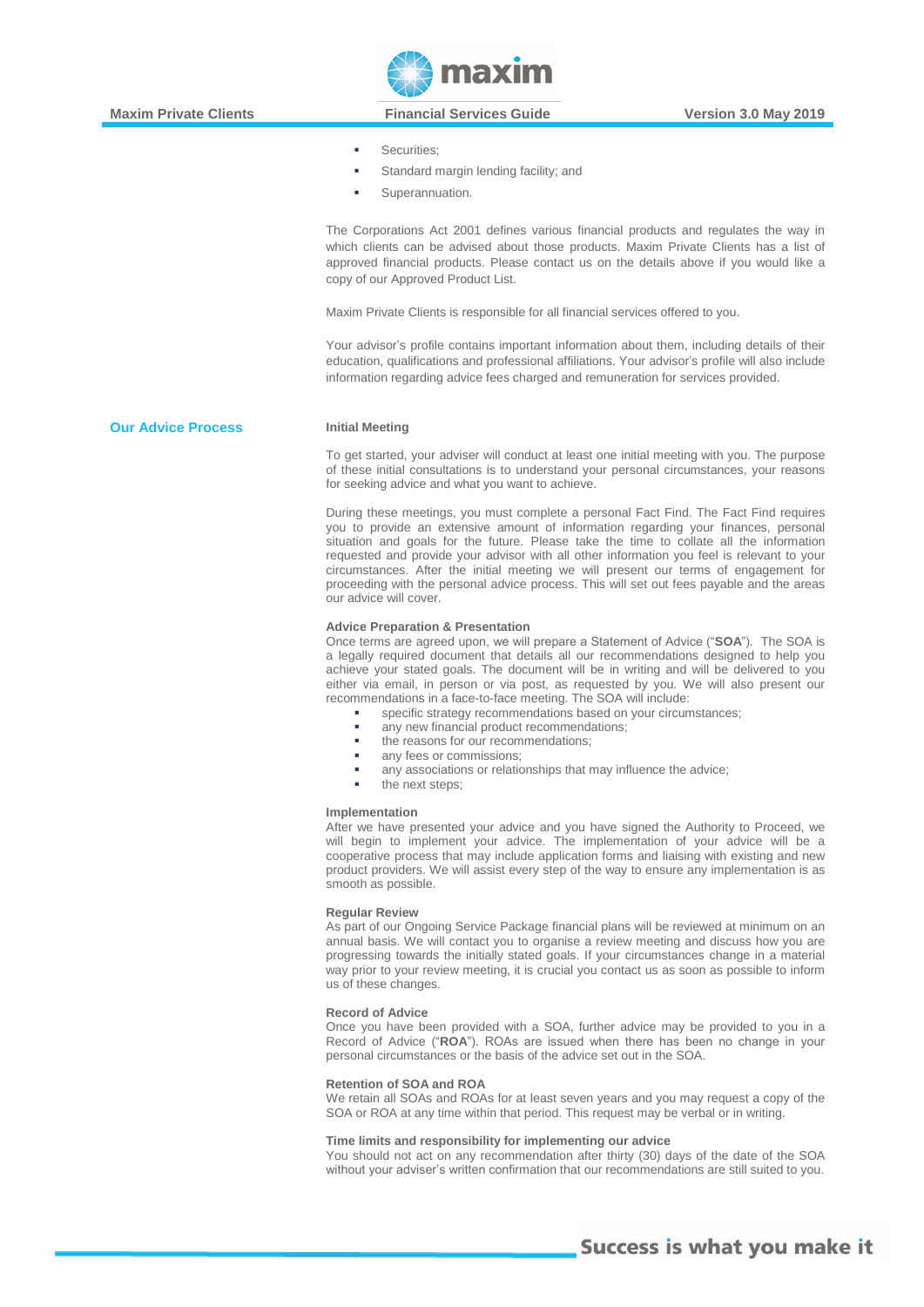

| No responsibility will be taken for any advice acted on after thirty (30) days without your<br>adviser's separate written confirmation that the advice is still suited to you.<br>We will not be responsible for any losses connected to our advice if it is not implemented<br>by us, if you do not engage us as your adviser or if you cease to engage us as your<br>adviser.<br>If your adviser recommends or refers you a particular financial product, platform, wrap<br><b>Other Documents You May</b><br>account or managed fund you may also receive a Product Disclosure Statement ("PDS")<br><b>Receive</b><br>prepared by the product issuer, which contains information about the particular product,<br>including any relevant terms, significant risks and details of other fees and charges that<br>may apply. This document will be provided to assist you in making an informed decision<br>about that product.<br><b>Initial Advice Fee</b><br><b>Our Fees &amp; Charges</b><br>This is our fee for undertaking the initial advice service provided. This includes preparation<br>and research for your Statement of Advice, the development of tailored strategies for your<br>outlined goals & the initial advice presentation meetings to run through our<br>recommendations. This fee will be a flat dollar amount based on the overall work required<br>for your initial advice.<br><b>Implementation Fee</b><br>After the presentation of your Statement of Advice we offer the service of implementing our<br>recommendations on your behalf. This ensures costly mistakes are avoided and you can<br>focus on what you do best. This fee will also be a flat dollar fee based on the overall work<br>required to implement your advice.<br><b>Ongoing Service Fee</b><br>Once your advice has been implemented, we will continue working together to ensure the<br>advice and recommendations that we agreed will help you progress, are in place and are<br>working to your advantage. We provide ongoing support, additional research, continual<br>communication and regular reviews to ensure you are moving towards your goals. The<br>annual fee will vary depending on the complexity of your situation and funds managed.<br>Depending on the situation, your fee may be flat dollar or a percentage based on the<br>balance of investments we manage.<br>We will endeavour to explain all fees payable by you prior to any advice or product being<br>recommended to you and an invoice will be provided to you. You can request further<br>particulars of remuneration, fees and commissions we receive by using the contact details<br>provided in the "About Us" section of this FSG.<br><b>Insurance Commissions</b><br>Initial and ongoing commissions from life insurance providers may be received by Maxim<br>Private Clients. These fees are paid to Maxim Private Clients by the life insurance issuer of<br>the life insurance product your adviser recommends to you and are included in what you<br>pay for the life insurance product. The commissions vary and are dependent on the life<br>insurance policy cost.<br>The initial commission is paid in the first year by the life insurance product issuer to Maxim<br>Private Clients. Ongoing commissions are payments made by the life insurance product<br>issuer to Maxim Private Clients in the years after the first year.<br>If you initiate an increase to your cover, Maxim Private Clients may receive initial and<br>ongoing commissions on the annual increase to your life insurance policy cost. The<br>ongoing commission on a client-initiated increase is only paid in respect of the period that<br>starts from the first anniversary of the increase.<br>If the initial commission is equal to the ongoing commissions (as a percentage of your life<br>insurance policy cost), Maxim Private Clients may receive up to 38.5% (excl. GST) of your<br>annual policy cost. If the initial commission is higher than the ongoing commissions, the<br>maximum commission Maxim Private Clients may receive is set out in the table below: | <b>Maxim Private Clients</b> | <b>Financial Services Guide</b><br><b>Version 3.0 May 2019</b> |  |
|--------------------------------------------------------------------------------------------------------------------------------------------------------------------------------------------------------------------------------------------------------------------------------------------------------------------------------------------------------------------------------------------------------------------------------------------------------------------------------------------------------------------------------------------------------------------------------------------------------------------------------------------------------------------------------------------------------------------------------------------------------------------------------------------------------------------------------------------------------------------------------------------------------------------------------------------------------------------------------------------------------------------------------------------------------------------------------------------------------------------------------------------------------------------------------------------------------------------------------------------------------------------------------------------------------------------------------------------------------------------------------------------------------------------------------------------------------------------------------------------------------------------------------------------------------------------------------------------------------------------------------------------------------------------------------------------------------------------------------------------------------------------------------------------------------------------------------------------------------------------------------------------------------------------------------------------------------------------------------------------------------------------------------------------------------------------------------------------------------------------------------------------------------------------------------------------------------------------------------------------------------------------------------------------------------------------------------------------------------------------------------------------------------------------------------------------------------------------------------------------------------------------------------------------------------------------------------------------------------------------------------------------------------------------------------------------------------------------------------------------------------------------------------------------------------------------------------------------------------------------------------------------------------------------------------------------------------------------------------------------------------------------------------------------------------------------------------------------------------------------------------------------------------------------------------------------------------------------------------------------------------------------------------------------------------------------------------------------------------------------------------------------------------------------------------------------------------------------------------------------------------------------------------------------------------------------------------------------------------------------------------------------------------------------------------------------------------------------------------------------------------------------------------------------------------------------------------------------------------------------------------------------------------------------------------------------------------------------------------------------------------------------------------------------------------------------------------------------------------------------------------------------------------------|------------------------------|----------------------------------------------------------------|--|
|                                                                                                                                                                                                                                                                                                                                                                                                                                                                                                                                                                                                                                                                                                                                                                                                                                                                                                                                                                                                                                                                                                                                                                                                                                                                                                                                                                                                                                                                                                                                                                                                                                                                                                                                                                                                                                                                                                                                                                                                                                                                                                                                                                                                                                                                                                                                                                                                                                                                                                                                                                                                                                                                                                                                                                                                                                                                                                                                                                                                                                                                                                                                                                                                                                                                                                                                                                                                                                                                                                                                                                                                                                                                                                                                                                                                                                                                                                                                                                                                                                                                                                                                                              |                              |                                                                |  |
|                                                                                                                                                                                                                                                                                                                                                                                                                                                                                                                                                                                                                                                                                                                                                                                                                                                                                                                                                                                                                                                                                                                                                                                                                                                                                                                                                                                                                                                                                                                                                                                                                                                                                                                                                                                                                                                                                                                                                                                                                                                                                                                                                                                                                                                                                                                                                                                                                                                                                                                                                                                                                                                                                                                                                                                                                                                                                                                                                                                                                                                                                                                                                                                                                                                                                                                                                                                                                                                                                                                                                                                                                                                                                                                                                                                                                                                                                                                                                                                                                                                                                                                                                              |                              |                                                                |  |
|                                                                                                                                                                                                                                                                                                                                                                                                                                                                                                                                                                                                                                                                                                                                                                                                                                                                                                                                                                                                                                                                                                                                                                                                                                                                                                                                                                                                                                                                                                                                                                                                                                                                                                                                                                                                                                                                                                                                                                                                                                                                                                                                                                                                                                                                                                                                                                                                                                                                                                                                                                                                                                                                                                                                                                                                                                                                                                                                                                                                                                                                                                                                                                                                                                                                                                                                                                                                                                                                                                                                                                                                                                                                                                                                                                                                                                                                                                                                                                                                                                                                                                                                                              |                              |                                                                |  |
|                                                                                                                                                                                                                                                                                                                                                                                                                                                                                                                                                                                                                                                                                                                                                                                                                                                                                                                                                                                                                                                                                                                                                                                                                                                                                                                                                                                                                                                                                                                                                                                                                                                                                                                                                                                                                                                                                                                                                                                                                                                                                                                                                                                                                                                                                                                                                                                                                                                                                                                                                                                                                                                                                                                                                                                                                                                                                                                                                                                                                                                                                                                                                                                                                                                                                                                                                                                                                                                                                                                                                                                                                                                                                                                                                                                                                                                                                                                                                                                                                                                                                                                                                              |                              |                                                                |  |
|                                                                                                                                                                                                                                                                                                                                                                                                                                                                                                                                                                                                                                                                                                                                                                                                                                                                                                                                                                                                                                                                                                                                                                                                                                                                                                                                                                                                                                                                                                                                                                                                                                                                                                                                                                                                                                                                                                                                                                                                                                                                                                                                                                                                                                                                                                                                                                                                                                                                                                                                                                                                                                                                                                                                                                                                                                                                                                                                                                                                                                                                                                                                                                                                                                                                                                                                                                                                                                                                                                                                                                                                                                                                                                                                                                                                                                                                                                                                                                                                                                                                                                                                                              |                              |                                                                |  |
|                                                                                                                                                                                                                                                                                                                                                                                                                                                                                                                                                                                                                                                                                                                                                                                                                                                                                                                                                                                                                                                                                                                                                                                                                                                                                                                                                                                                                                                                                                                                                                                                                                                                                                                                                                                                                                                                                                                                                                                                                                                                                                                                                                                                                                                                                                                                                                                                                                                                                                                                                                                                                                                                                                                                                                                                                                                                                                                                                                                                                                                                                                                                                                                                                                                                                                                                                                                                                                                                                                                                                                                                                                                                                                                                                                                                                                                                                                                                                                                                                                                                                                                                                              |                              |                                                                |  |
|                                                                                                                                                                                                                                                                                                                                                                                                                                                                                                                                                                                                                                                                                                                                                                                                                                                                                                                                                                                                                                                                                                                                                                                                                                                                                                                                                                                                                                                                                                                                                                                                                                                                                                                                                                                                                                                                                                                                                                                                                                                                                                                                                                                                                                                                                                                                                                                                                                                                                                                                                                                                                                                                                                                                                                                                                                                                                                                                                                                                                                                                                                                                                                                                                                                                                                                                                                                                                                                                                                                                                                                                                                                                                                                                                                                                                                                                                                                                                                                                                                                                                                                                                              |                              |                                                                |  |
|                                                                                                                                                                                                                                                                                                                                                                                                                                                                                                                                                                                                                                                                                                                                                                                                                                                                                                                                                                                                                                                                                                                                                                                                                                                                                                                                                                                                                                                                                                                                                                                                                                                                                                                                                                                                                                                                                                                                                                                                                                                                                                                                                                                                                                                                                                                                                                                                                                                                                                                                                                                                                                                                                                                                                                                                                                                                                                                                                                                                                                                                                                                                                                                                                                                                                                                                                                                                                                                                                                                                                                                                                                                                                                                                                                                                                                                                                                                                                                                                                                                                                                                                                              |                              |                                                                |  |
|                                                                                                                                                                                                                                                                                                                                                                                                                                                                                                                                                                                                                                                                                                                                                                                                                                                                                                                                                                                                                                                                                                                                                                                                                                                                                                                                                                                                                                                                                                                                                                                                                                                                                                                                                                                                                                                                                                                                                                                                                                                                                                                                                                                                                                                                                                                                                                                                                                                                                                                                                                                                                                                                                                                                                                                                                                                                                                                                                                                                                                                                                                                                                                                                                                                                                                                                                                                                                                                                                                                                                                                                                                                                                                                                                                                                                                                                                                                                                                                                                                                                                                                                                              |                              |                                                                |  |
|                                                                                                                                                                                                                                                                                                                                                                                                                                                                                                                                                                                                                                                                                                                                                                                                                                                                                                                                                                                                                                                                                                                                                                                                                                                                                                                                                                                                                                                                                                                                                                                                                                                                                                                                                                                                                                                                                                                                                                                                                                                                                                                                                                                                                                                                                                                                                                                                                                                                                                                                                                                                                                                                                                                                                                                                                                                                                                                                                                                                                                                                                                                                                                                                                                                                                                                                                                                                                                                                                                                                                                                                                                                                                                                                                                                                                                                                                                                                                                                                                                                                                                                                                              |                              |                                                                |  |
|                                                                                                                                                                                                                                                                                                                                                                                                                                                                                                                                                                                                                                                                                                                                                                                                                                                                                                                                                                                                                                                                                                                                                                                                                                                                                                                                                                                                                                                                                                                                                                                                                                                                                                                                                                                                                                                                                                                                                                                                                                                                                                                                                                                                                                                                                                                                                                                                                                                                                                                                                                                                                                                                                                                                                                                                                                                                                                                                                                                                                                                                                                                                                                                                                                                                                                                                                                                                                                                                                                                                                                                                                                                                                                                                                                                                                                                                                                                                                                                                                                                                                                                                                              |                              |                                                                |  |